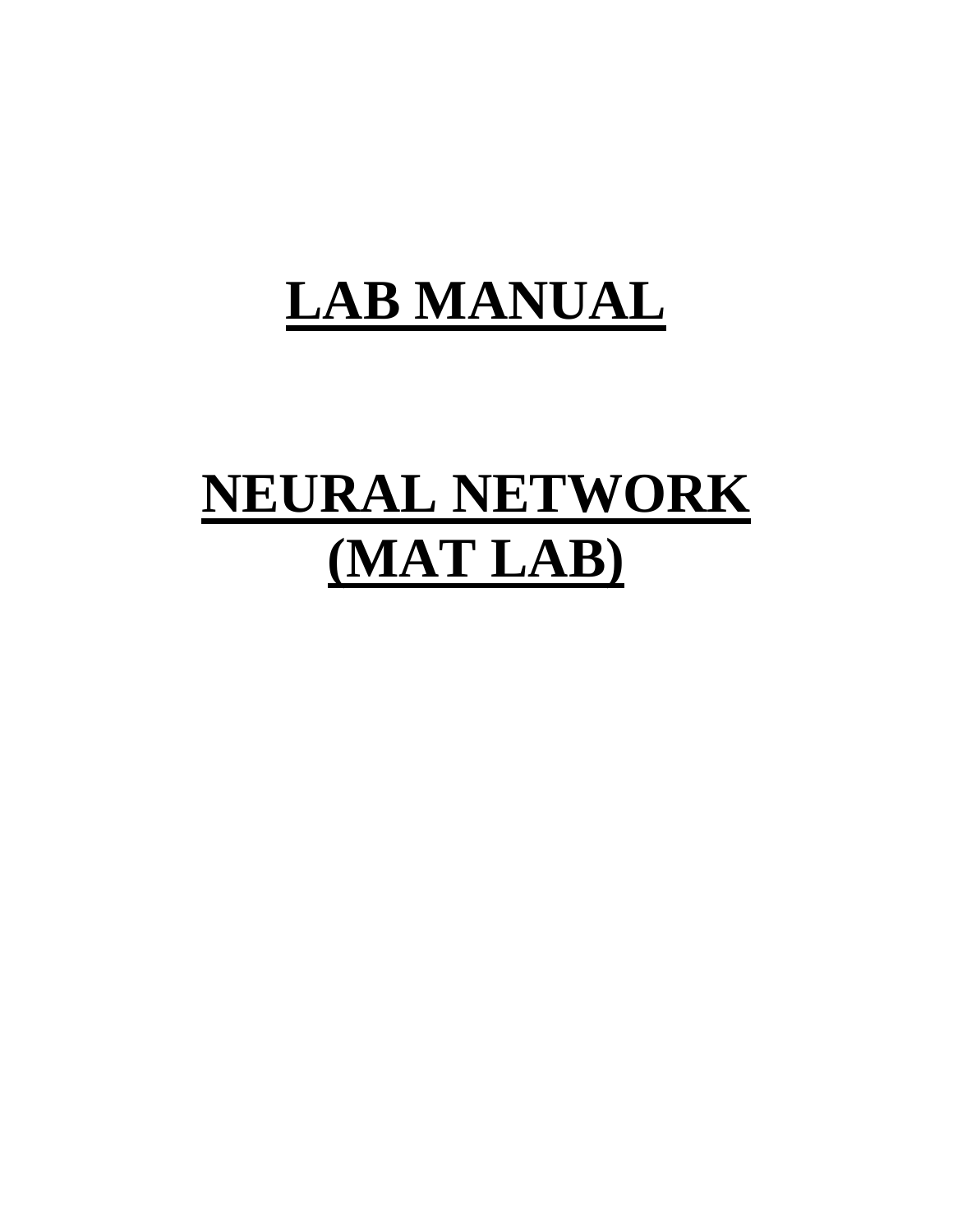## **INDEX**

| $S$ No.        | <b>AIM OF EXPERIMENT</b>                                                                                                                                                                       |
|----------------|------------------------------------------------------------------------------------------------------------------------------------------------------------------------------------------------|
| 1.             | To study about MATLAB.                                                                                                                                                                         |
| $\overline{2}$ | Write a program to perform the basics matrix operations.                                                                                                                                       |
| $\overline{3}$ | WAP to plot the Straight line.                                                                                                                                                                 |
| 4.             | WAP to plot the Sine curve.                                                                                                                                                                    |
| 5.             | How the weight $\&$ bias value effects the output of neurons.                                                                                                                                  |
| 6.             | How the choice of activation function effect the output of neuron experiment with the<br>following function<br>$purelin(n)$ , bimary threshold(hardlim(n) haradlims(n)), $Tansig(n) logsig(n)$ |
| 7.             | How the weight and biased value are able to represent a decision boundary in the feature<br>space.                                                                                             |
| 8.             | How the Perceptron Learning rule works for Linearly Separable Problem.                                                                                                                         |
| 9.             | How the Perceptron Learning rule works for Non-Linearly Separable Problem.                                                                                                                     |
| 10.            | Write a program to draw a graph with multiple curve.                                                                                                                                           |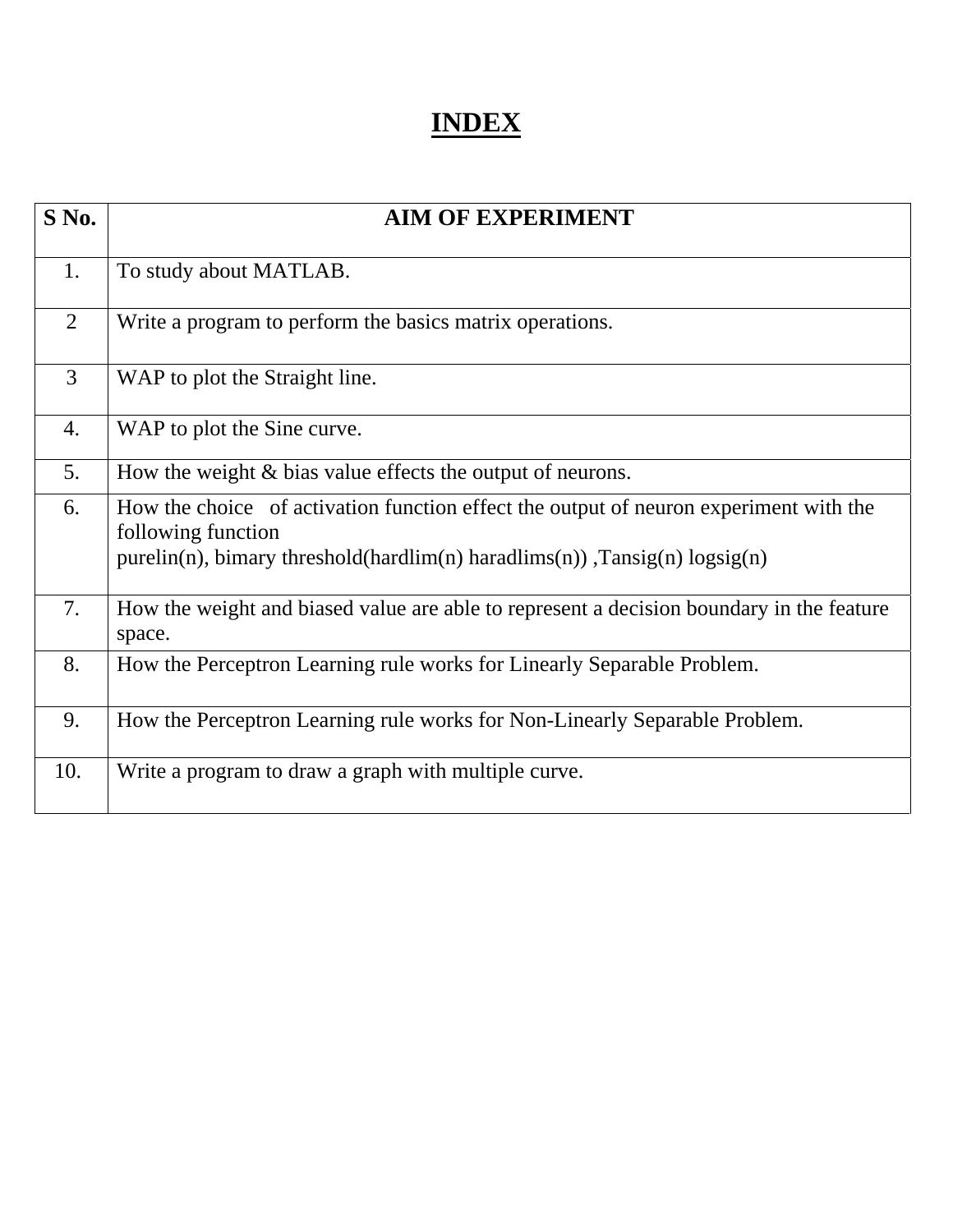#### **To study about MATLAB.**

#### **History**

 Developed primarily by Cleve Moler in the 1970's. Derived from FORTRAN subroutines LINPACK and EISPACK, linear and eigenvalue systems. Developed primarily as an interactive system to access LINPACK and EISPACK. Gained its popularity through word of mouth, because it was not o±cially distributed. Rewritten in C in the 1980's with more functionality, which include plotting routines.

The MathWorks Inc. was created (1984) to market and continue development of

MATLAB. According to Cleve Moler, three other men played important roles in the origins of MATLAB: J. H. Wilkinson, George Forsythe, and John Todd. It is also interesting to mention the authors of LINPACK: Jack Dongara, Pete Steward, Jim Bunch, and Cleve Moler. Since then another package emerged: LAPACK. LAPACK stands for Linear Algebra Package. It has been designed to supersede LINPACK and EISPACK.

#### **Introduction**

MATLAB is a high-level technical computing language and interactive environment for algorithm development, data visualization, data analysis, and numeric computation. Using the MATLAB product, you can solve technical computing problems faster than with traditional programming languages, such as C, C++, and Fortran.

The name MATLAB stands for MATrix LABoratory. MATLAB was written originally to provide easy access to matrix software developed by the LINPACK (linear system package) and EISPACK (Eigen system package) projects.

MATLAB is a high-performance language for technical computing. It integrates computation, visualization, and programming environment. Furthermore, MATLAB is a modern programming language environment: it has sophisticated data structures, contains built-in editing and debugging tools, and supports object-oriented programming. These factors make MATLAB an excellent tool for teaching and research.

MATLAB has many advantages compared to conventional computer languages (e.g., C, FORTRAN) for solving technical problems. MATLAB is an interactive system whose basic data element is an array that does not require dimensioning. The software package has been commercially available since 1984 and is now considered as a standard tool at most universities and industries worldwide.

It has powerful built-in routines that enable a very wide variety of computations. It also has easy to use graphics commands that make the visualization of results immediately available. Specific applications are collected in packages referred to as toolbox. There are toolboxes for signal processing, symbolic computation, control theory, simulation, optimization, and several other fields of applied science and engineering.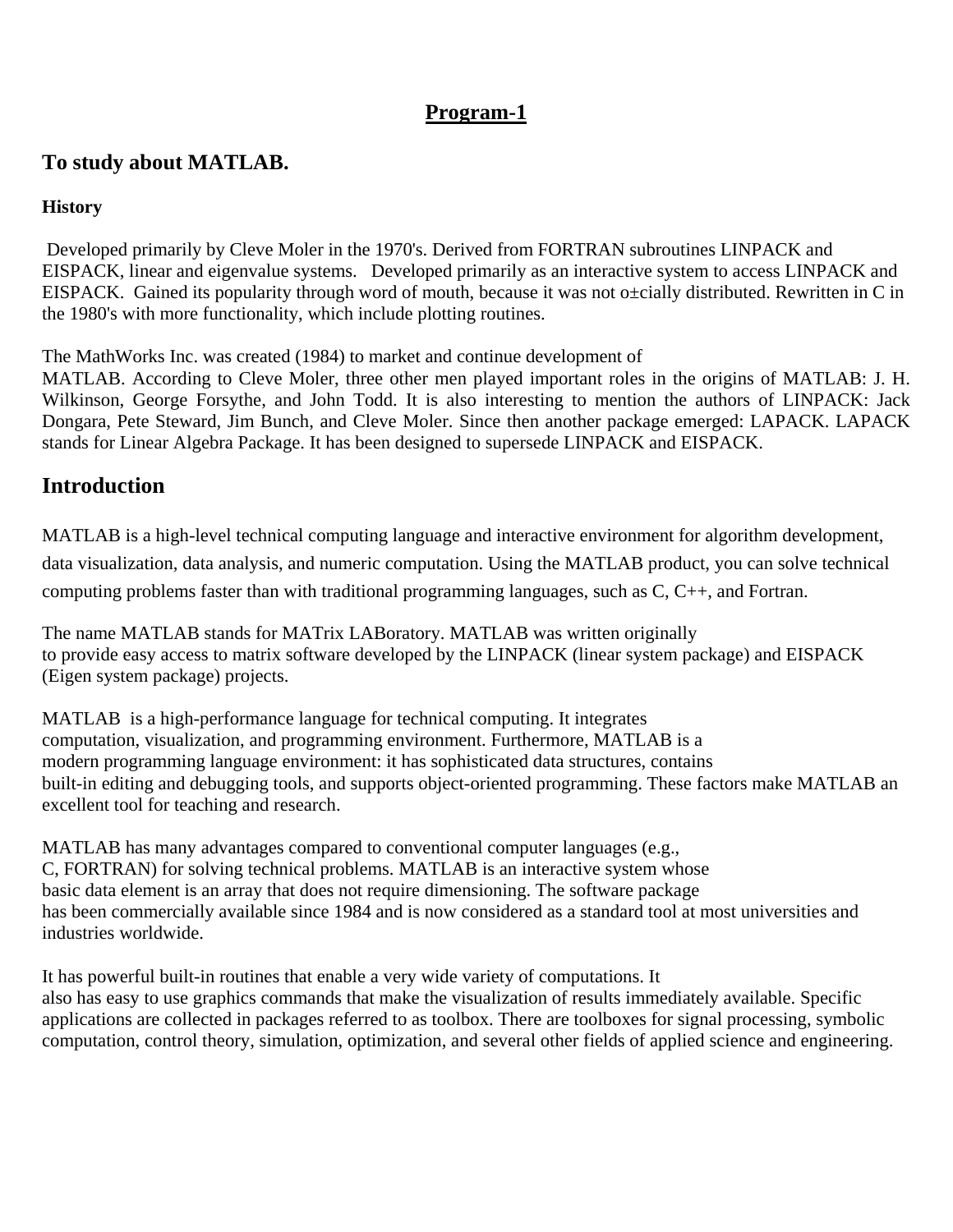#### **Areas where MATLAB can be used**

You can use MATLAB in a wide range of applications, including :

- signal and image processing
- communications
- control design
- test and measurement
- financial modeling and analysis
- and computational biology.

 Add-on toolboxes (collections of special-purpose MATLAB functions, available separately) extend the MATLAB environment to solve particular classes of problems in these application areas.

MATLAB provides a number of features for documenting and sharing your work. You can integrate your MATLAB code with other languages and applications, and distribute your MATLAB algorithms and applications.

#### **The MATLAB System**

The MATLAB system consists of these main parts:

#### **Desktop Tools and Development Environment**

This part of MATLAB is the set of tools and facilities that help you use and become more productive with MATLAB functions and files. Many of these tools are graphical user interfaces. It includes: the MATLAB desktop and Command Window, an editor and debugger, a code analyzer, and browsers for viewing help, the workspace, and folders.

#### **Mathematical Function Library**

This library is a vast collection of computational algorithms ranging from elementary functions, like sum, sine, cosine, and complex arithmetic, to more sophisticated functions like matrix inverse, matrix eigenvalues, Bessel functions, and fast Fourier transforms.

#### **The Language**

The MATLAB language is a high-level matrix/array language with control flow statements, functions, data structures, input/output, and object-oriented programming features. It allows both "programming in the small" to rapidly create quick programs you do not intend to reuse. You can also do "programming in the large" to create complex application programs intended for reuse.

#### **Graphics**

MATLAB has extensive facilities for displaying vectors and matrices as graphs, as well as annotating and printing these graphs. It includes high-level functions for two-dimensional and three-dimensional data visualization, image processing, animation, and presentation graphics. It also includes low-level functions that allow you to fully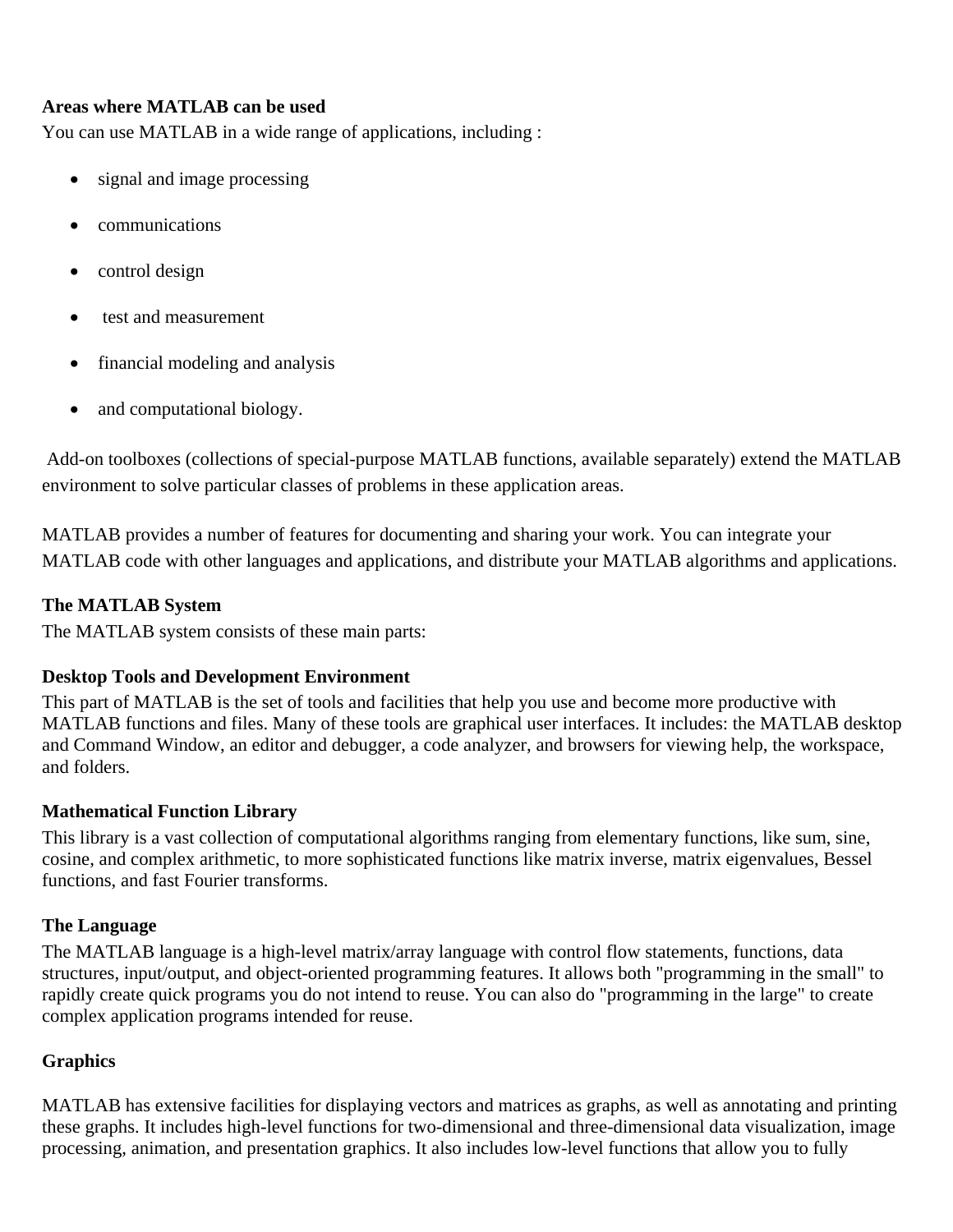customize the appearance of graphics as well as to build complete graphical user interfaces on your MATLAB applications.

#### **External Interfaces**

The external interfaces library allows you to write C/C++ and Fortran programs that interact with MATLAB. It includes facilities for calling routines from MATLAB (dynamic linking), for calling MATLAB as a computational engine, and for reading and writing MAT-files.

#### **Starting MATLAB**

After logging into your account, you can enter MATLAB by double-clicking on the MATLAB shortcut icon (MATLAB 7.0.4) on your Windows desktop. When you start MATLAB, a special window called the MATLAB desktop appears. The desktop is a window that contains other windows.

When you start MATLAB, the desktop appears, containing tools (graphical user interfaces) for managing files, variables, and applications associated with MATLAB.

The following illustration shows the default desktop. You can customize the arrangement of tools and documents to suit your needs.



 **The major tools within or accessible from the desktop are:**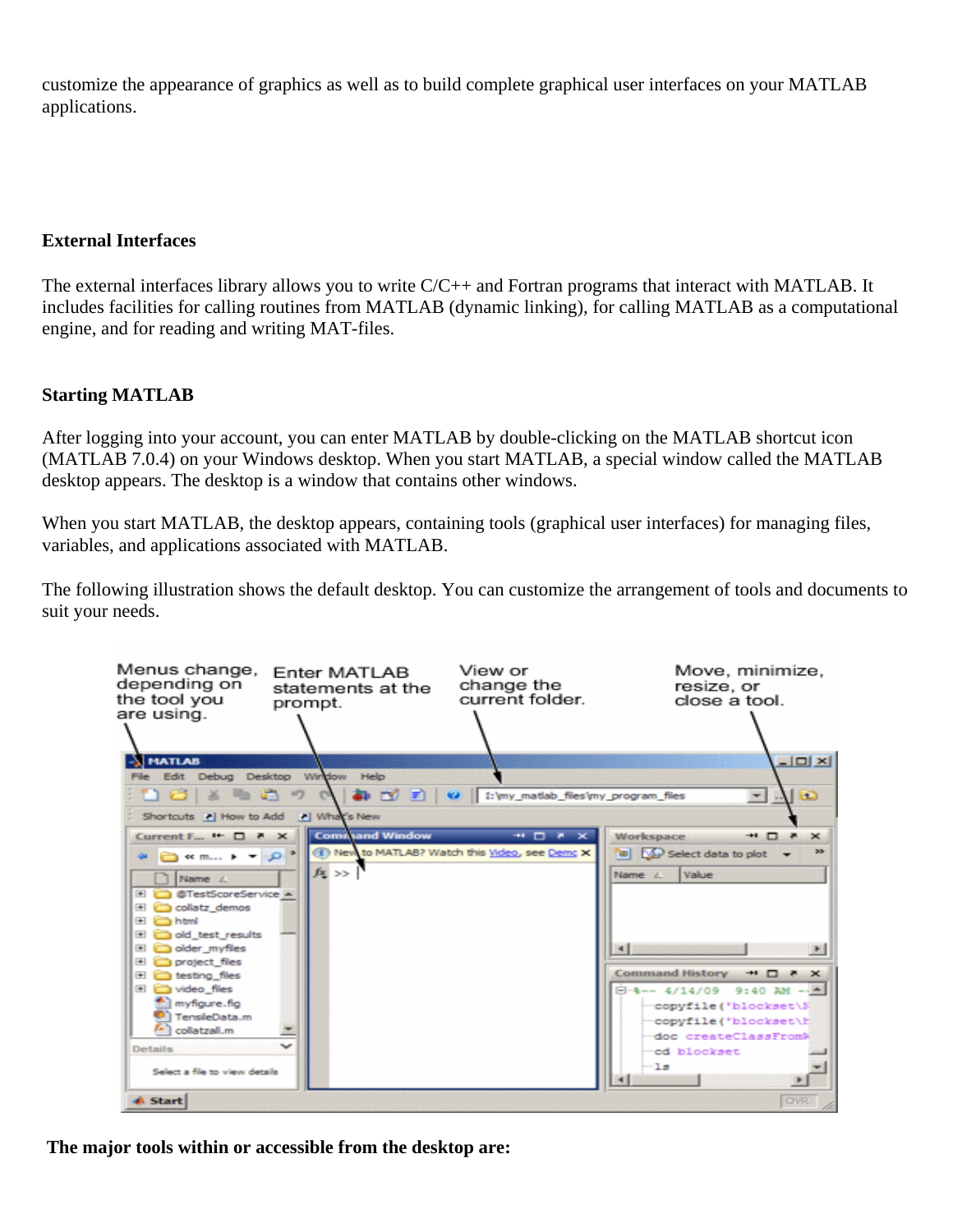- The Command Window
- The Command History
- The Workspace
- The Current Directory
- The Help Browser
- The Start button

(>>) in the Command Window.

Usually, there are 2 types of prompt:

- $\bullet \quad \Rightarrow$  for full version
- EDU> for educational version

#### **Mathematical functions**

MATLAB offers many predefined mathematical functions for technical computing which contains a large set of mathematical functions.

Typing help elfun and help specfun calls up full lists of elementary and special

functions respectively.

There is a long list of mathematical functions that are built into MATLAB. These

functions are called built-ins. Many standard mathematical functions, such as  $sin(x)$ ,  $cos(x)$ ,  $tan(x)$ ,  $ex$ ,  $ln(x)$ , are evaluated by the functions sin, cos, tan, exp, and log respectively in MATLAB.

Here is the lists of some commonly used functions, where variables x and y can be numbers, vectors, or matrices.

#### **Key Features**

The key features of MATLAB are:

- High-level language for technical computing
- Development environment for managing code, files, and data
- Interactive tools for iterative exploration, design, and problem solving
- Mathematical functions for linear algebra, statistics, Fourier analysis, filtering, optimization, and numerical integration
- 2-D and 3-D graphics functions for visualizing data
- Tools for building custom graphical user interfaces
- Functions for integrating MATLAB based algorithms with external applications and languages, such as C, C++, Fortran, Java, COM, and Microsoft Excel

#### **Elementary functions**

- 1. cos(x) Cosine
- 2. abs(x) Absolute value
- 3.  $sin(x)$  Sine
- 4. sign(x) Signum function
- 5. tan(x) Tangent
- 6. max(x) Maximum value
- 7. min(x) Minimum value
- 8.  $exp(x)$  Exponential
- 9. round $(x)$  Round to nearest integer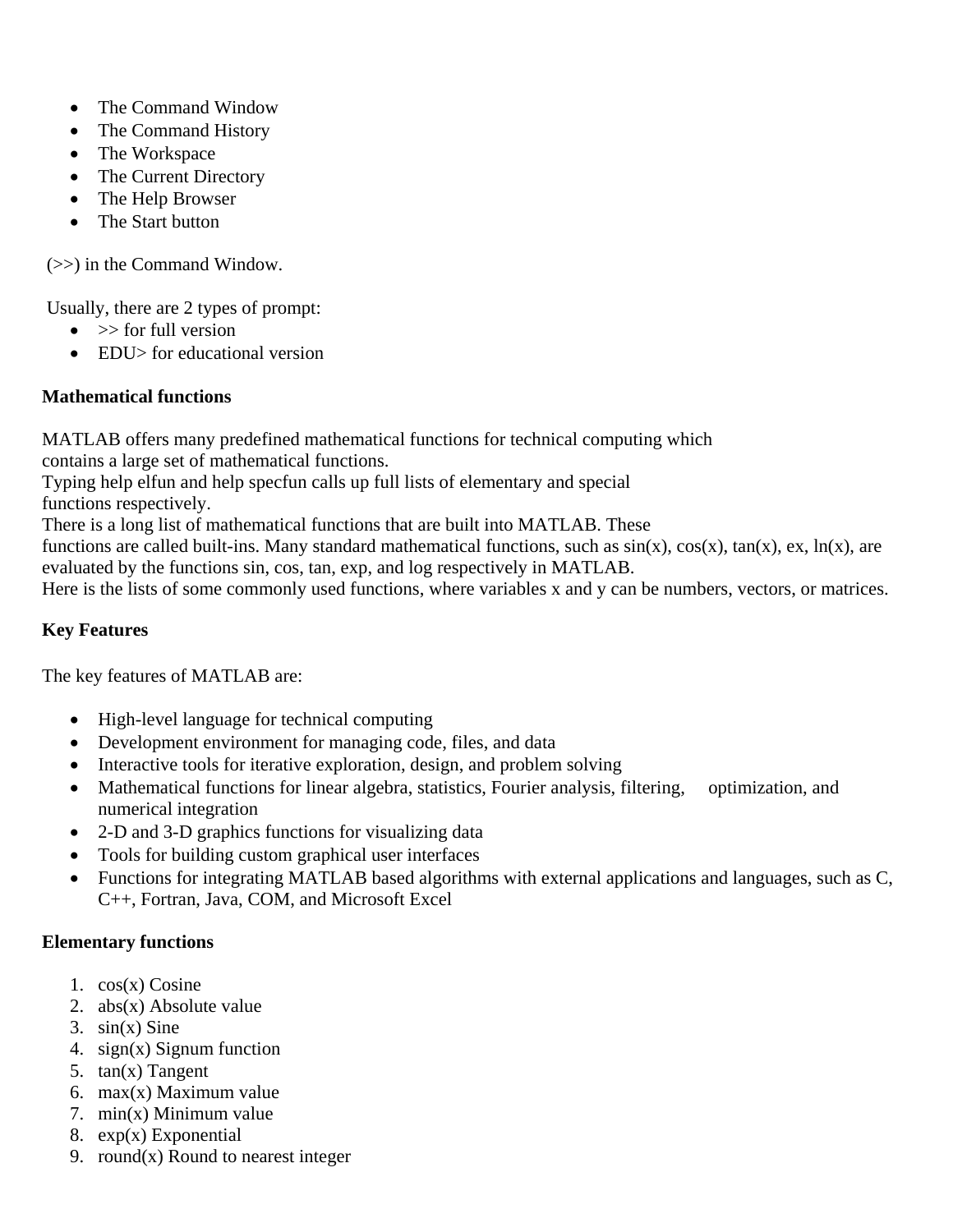10. sqrt $(x)$  Square

#### **Getting help**

To view the online documentation, select MATLAB Help from Help menu or MATLAB Help directly in the Command Window. The preferred method is to use the Help Browser. The Help Browser can be started by selecting the ? icon from the desktop toolbar. On the other hand, information about any command is available by typing

>> help Command

#### **Quitting the MATLAB Program**

To end your MATLAB session, select **File** > **Exit MATLAB** in the desktop, or type quit in the Command Window. You can run a script file named finish.m each time MATLAB quits that, for example, executes functions to save the workspace.

#### **Confirm Quitting**

MATLAB can display a confirmation dialog box before quitting. To set this option, select **File** > **Preferences** > **General** > **Confirmation Dialogs**, and select the check box for **Confirm before exiting MATLAB**.

| <b>MATLAB</b> |                                       |  |  |  |
|---------------|---------------------------------------|--|--|--|
|               | Are you sure you want to exit MATLAB? |  |  |  |
|               | Do not show this prompt again.        |  |  |  |
|               | Cancel                                |  |  |  |

#### **Advantages**

- MATLAB may behave as a calculator or as a programming language
- MATLAB combine nicely calculation and graphic plotting.
- MATLAB is relatively easy to learn
- MATLAB is interpreted (not compiled)
- MATLAB is optimized to be relatively fast when performing matrix operations
- MATLAB does have some object-oriented elements

#### **Disadvantages**

- MATLAB is not a general purpose programming language such as  $C, C++, or FORTRAN$
- MATLAB is designed for scientific computing, and is not well suitable for other applications
- MATLAB is an interpreted language, slower than a compiled language such as  $C_{++}$
- MATLAB commands are specific for MATLAB usage. Most of them do not have a direct equivalent with other programming language commands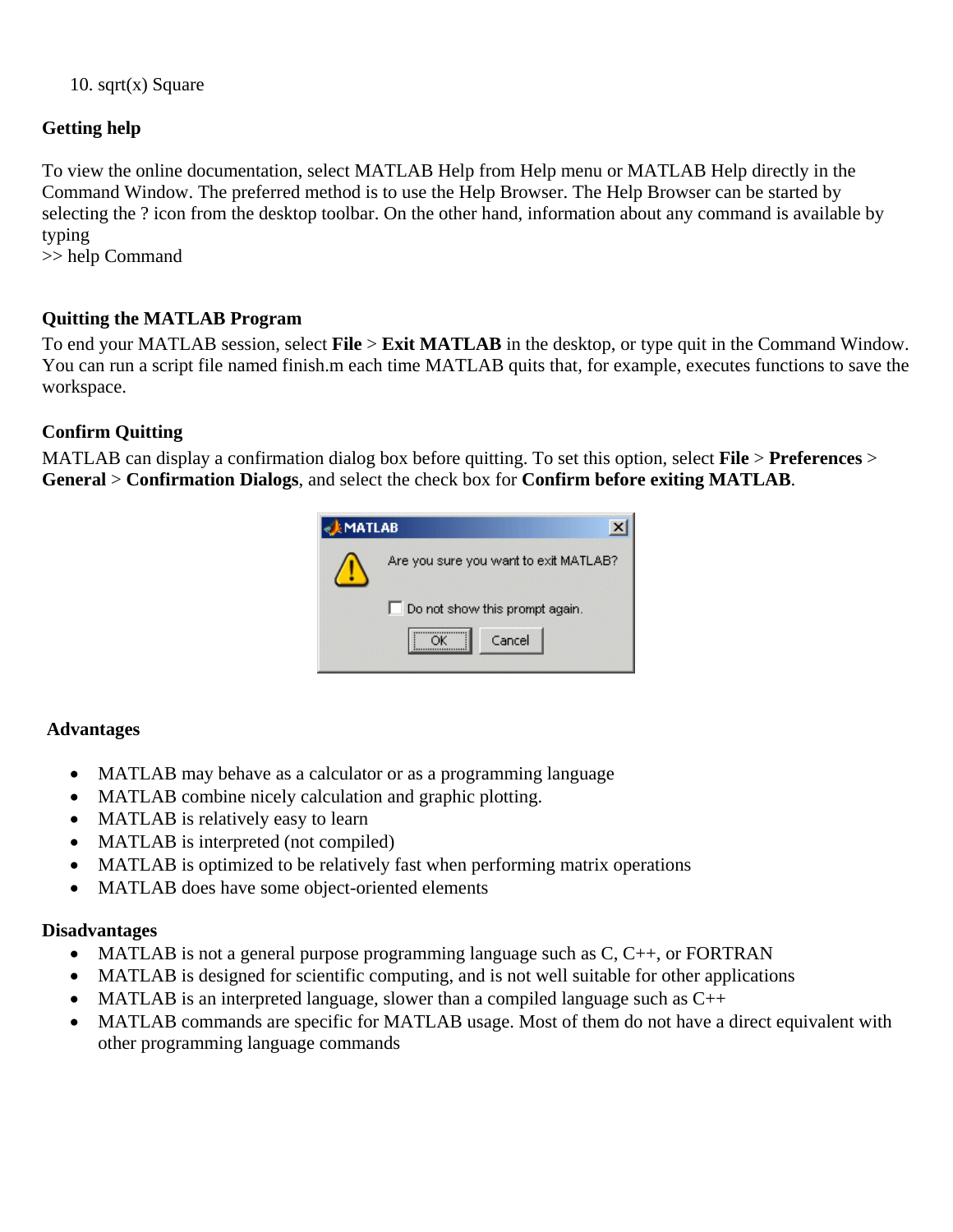#### **a) Write a program to assign the following through a variable & display.**

```
\gg a=(3+4)/(5+6)
a = 0.6364 
>> b=2*3.14*3.14b = 19.7192 
\gg c=sqrt(2)
c =
```
#### 1.4142

#### **b) Write a program to perform the basics matrix operations.**

```
\gg magic(3)
ans = 8 1 6 
   3 5 7 
   4 9 2 
\gg a=ones(3)
a = 1 1 1 
    1 1 1 
    1 1 1 
>> a=a*2a = 2 2 2 
  \begin{array}{ccc} 2 & 2 & 2 \\ 2 & 2 & 2 \end{array} 2 2 2 
>> b = 2^*ab = 4 4 4 
   4 4 4 
   4 4 4 
>> operation=magic(4) 
operation = 
   16 2 3 13 
   5 11 10 8 
   9 7 6 12 
   4 14 15 1
```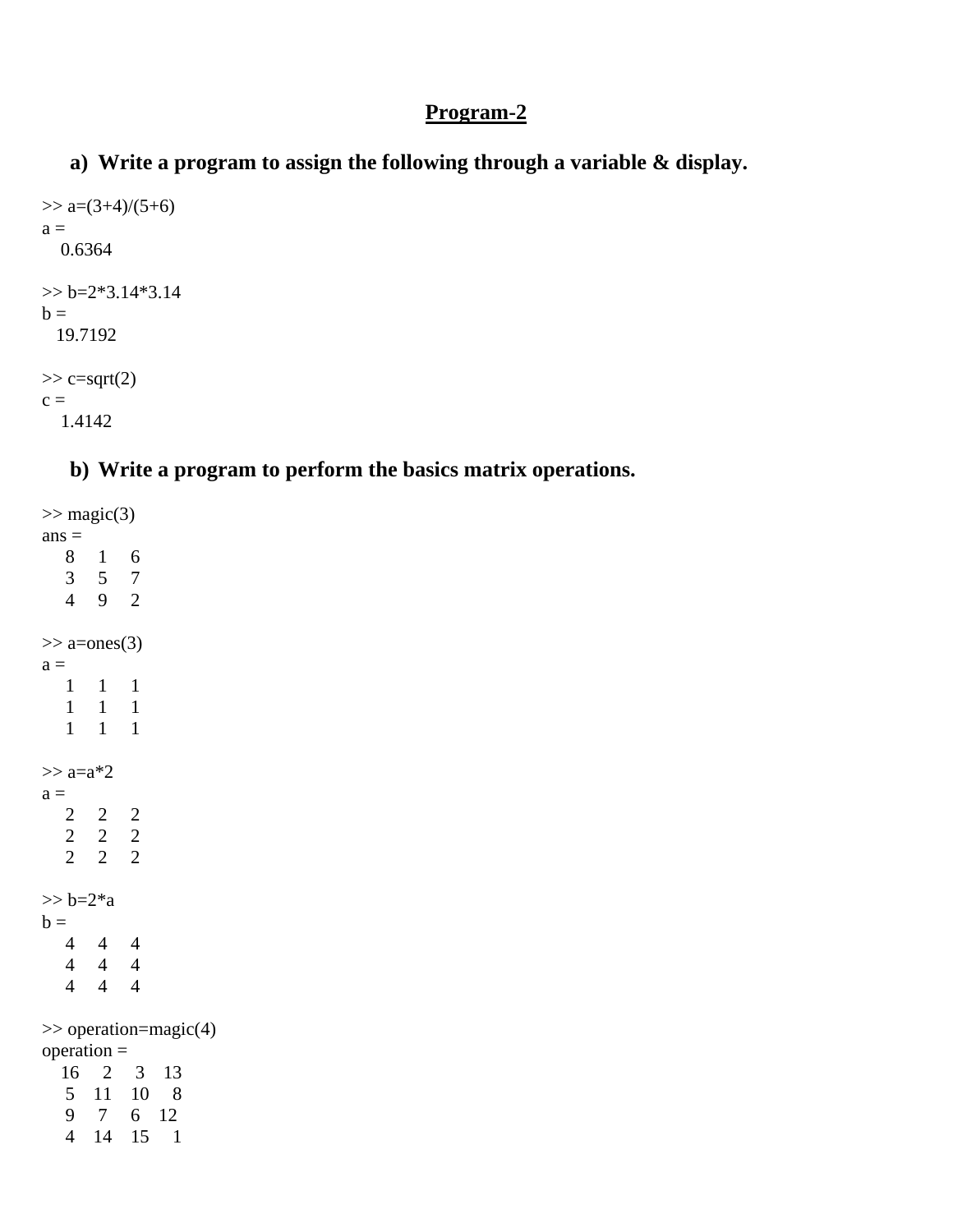$\gg$  operation(2,3) ans  $= 10$  $\gg$  operation(2:3,:)  $ans =$  5 11 10 8 9 7 6 12 >> operation(:,2:3 ans =  $2 \quad 3$  11 10 7 6 14 15  $\gg$  operation(2:3,2:2) ans  $= 11$ 7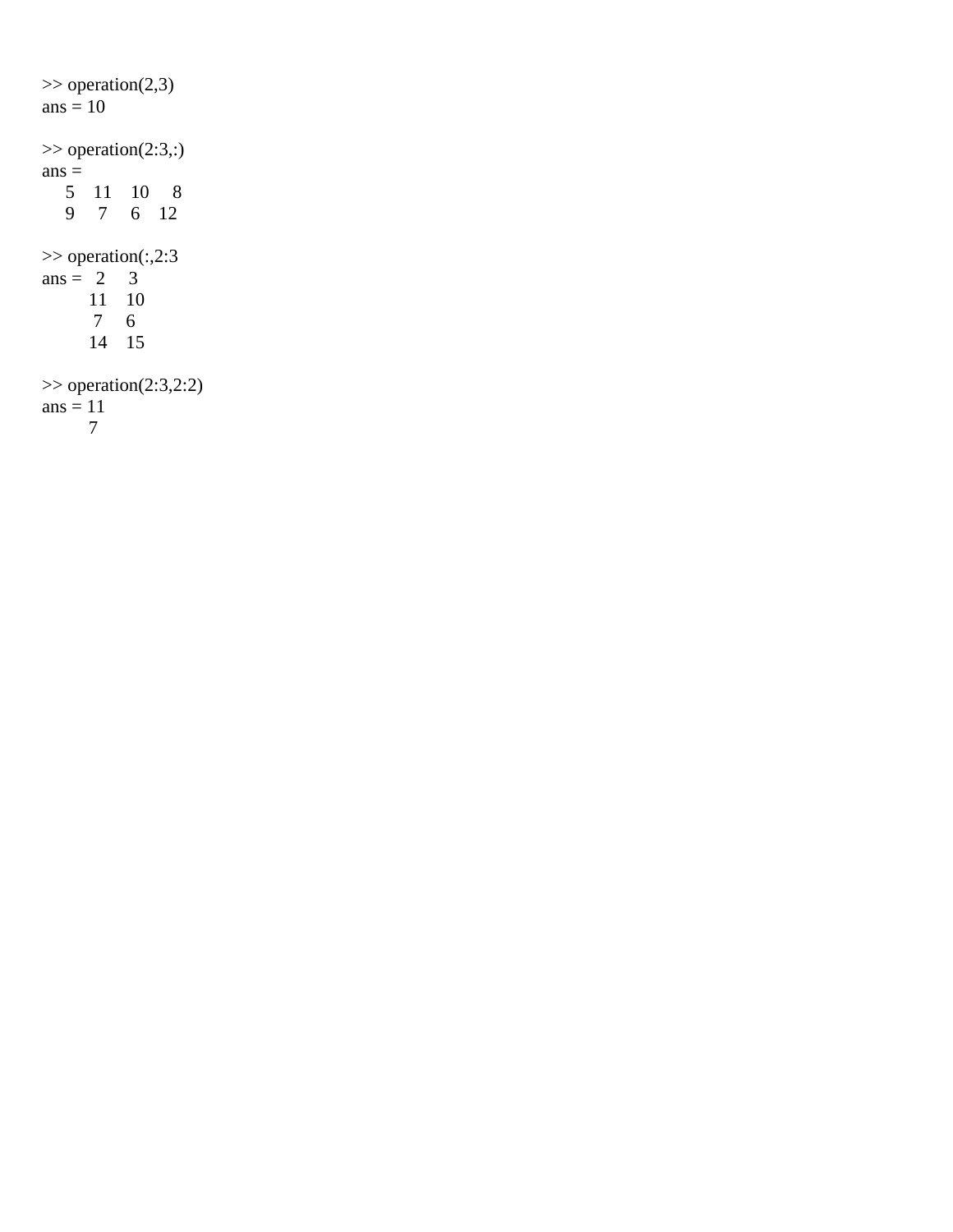#### **Write a program to Plot the Straight Line.**

x=0:3.14/100:4\*3.14;  $y=x+3;$ plot(x,y); title('A Plot of Straight Line'); x label('x-axis'); y label('y-axis');

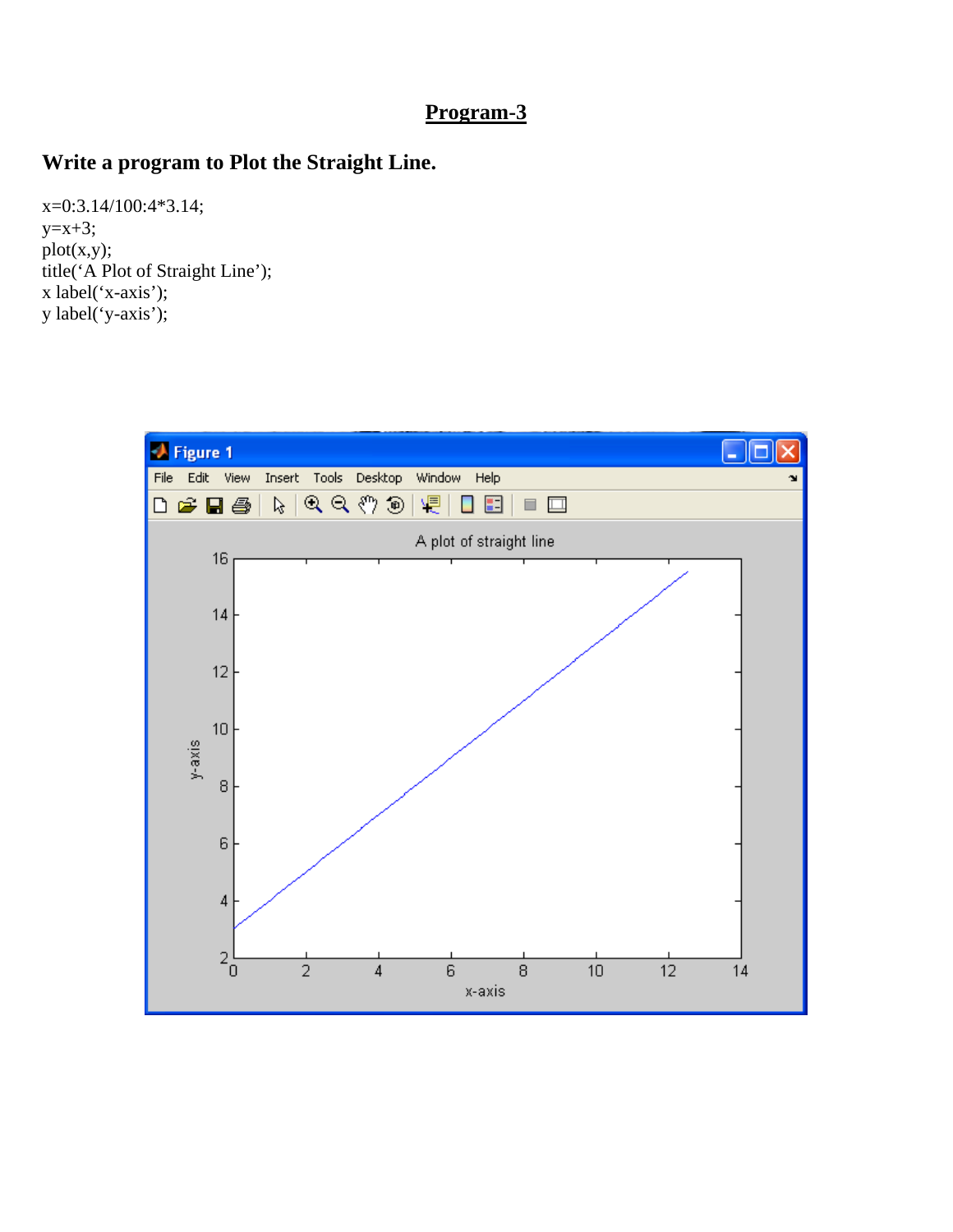**Aim:-** Write a Program to draw a Sine curve.

x=0:3.14/100:2\*3.14;  $y=sin(x);$ plot(x,y); title('A Plot of Sine Curve'); xlabel ('x-axis'); ylabel ('y-axis');

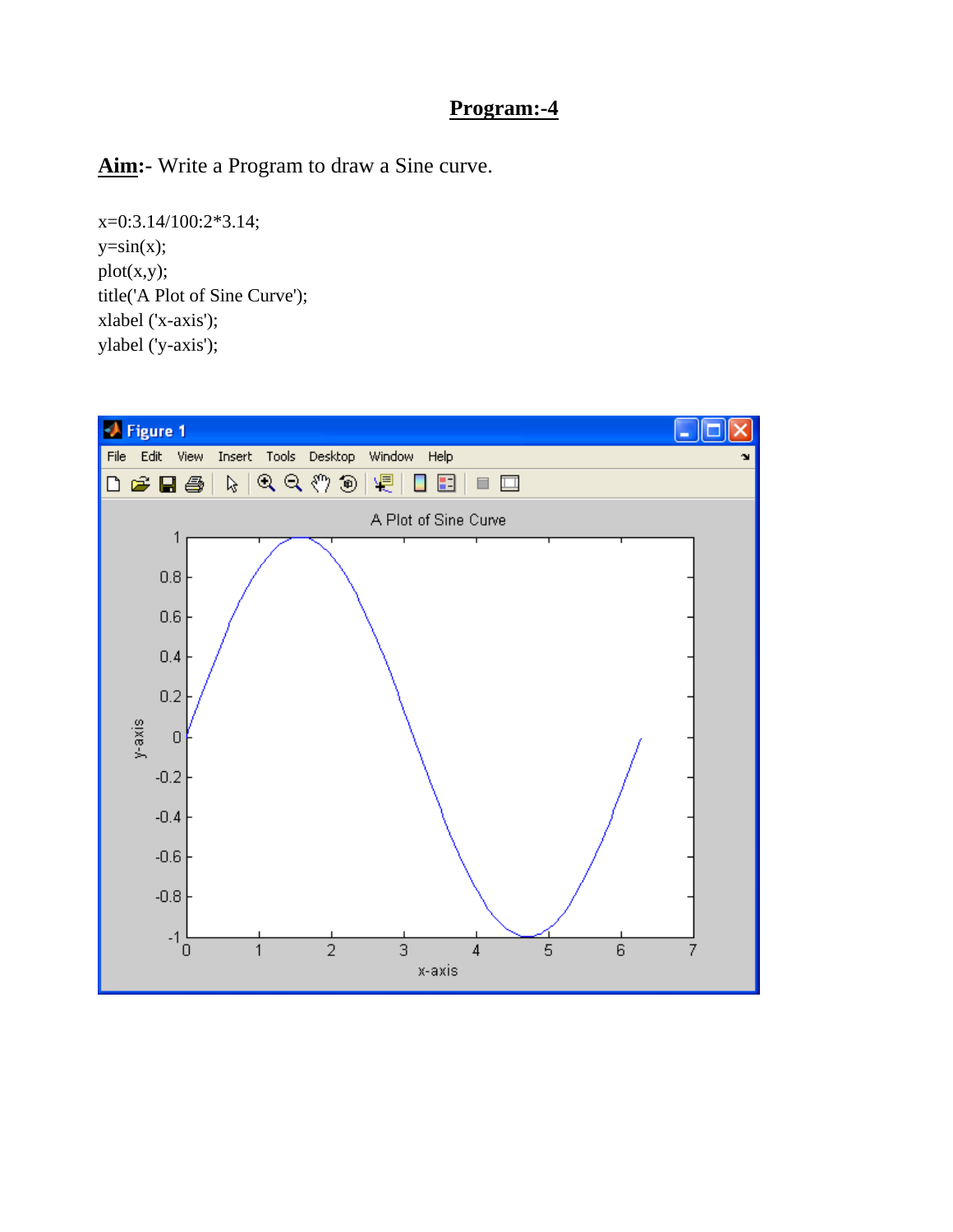**Aim:-** Write a program how the Weight and Bios affect the value(s) of Neuron.  $>> x=[1 2 3]$  $x =$  1 2 3  $>>$  w=[3 4 5]  $W =$  3 4 5  $>>$ o=w' $\mathrm{^{\ast}x}$  $o =$  $\begin{array}{ccc} 3 & 6 & 9 \\ 4 & 8 & 12 \end{array}$  4 8 12 5 10 15  $>> b=1$  $b =$  1  $>>$ e=b $*w'$  $e =$  3 4 5  $>\gt$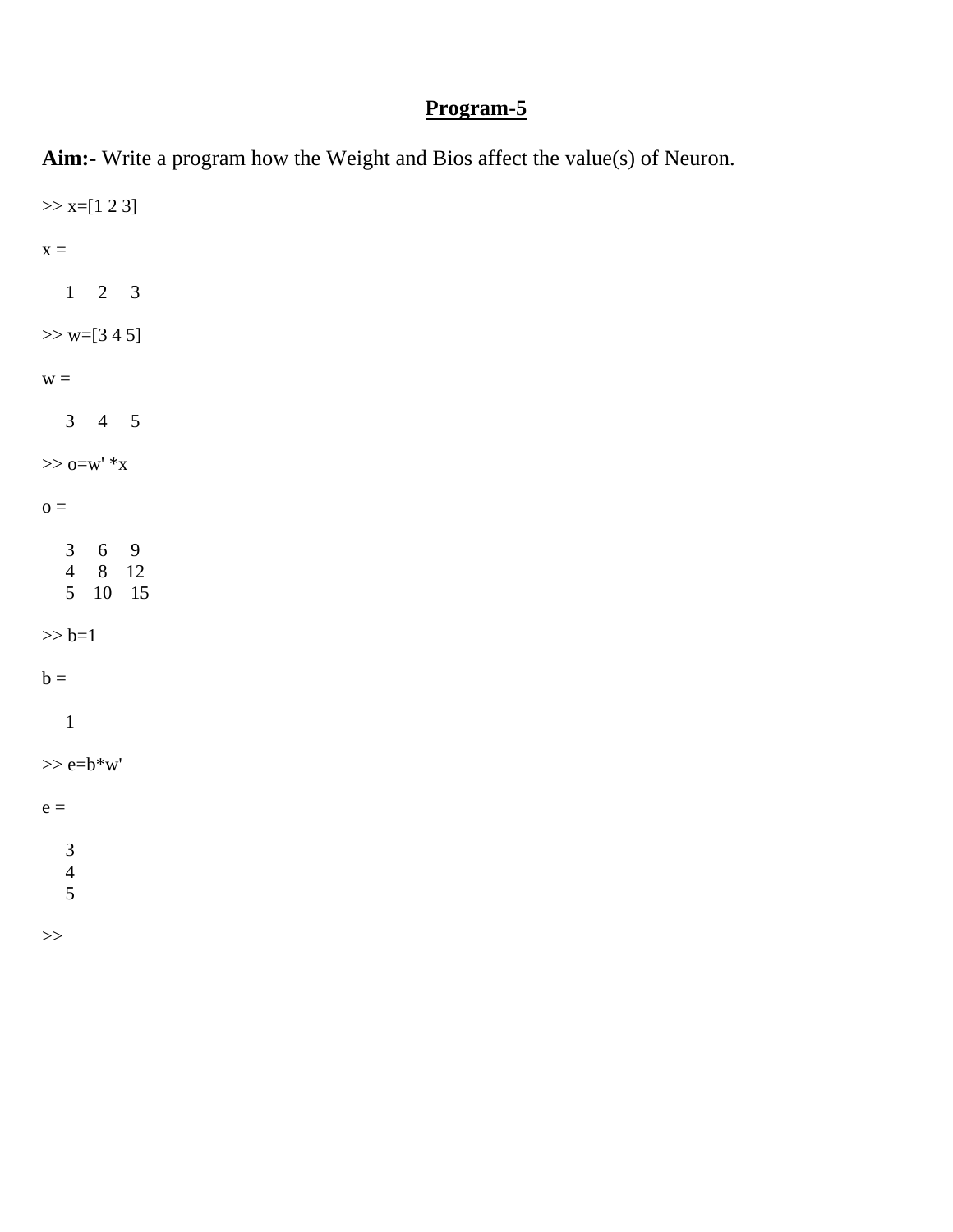**Aim:-** How the choice of activation function affect the output of neuron. Experiment with the following (i) Purelin

(ii) Binary Thresold (Hardlim, Hardlims)

(iii) Sigmoid (logsig,tansig)

 $>> x=[1,2,3]$  $x =$  1 2 3  $>>$  w=[4,5,6]  $W =$  4 5 6  $>>$   $o=x*w'$  $\sigma =$  32  $>> b=[1]$  $b =$  1  $>>e = b*w'$  $e =$  4 5 6 >> n=o+e  $n =$  36 37 38  $\gg$  hardlim(n)  $ans =$  1 1 1  $\gg$  hardlims(n)  $ans =$  1 1 1  $\gg$  purelin(n)  $ans =$ 36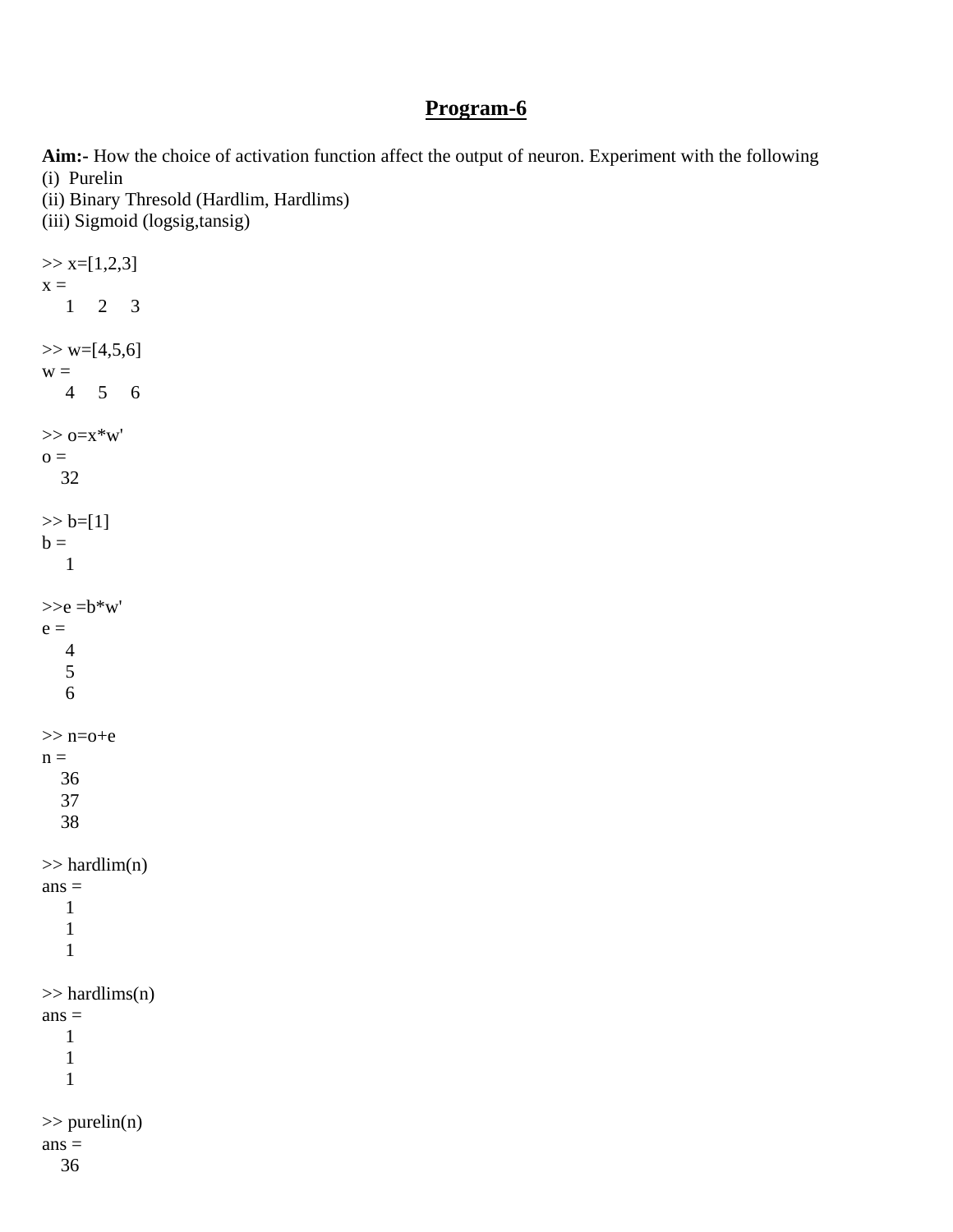37 38  $\gg$  logsig(n)  $ans =$  1.0000 1.0000 1.0000  $\gg$  tansig(n)  $ans =$  1 1

1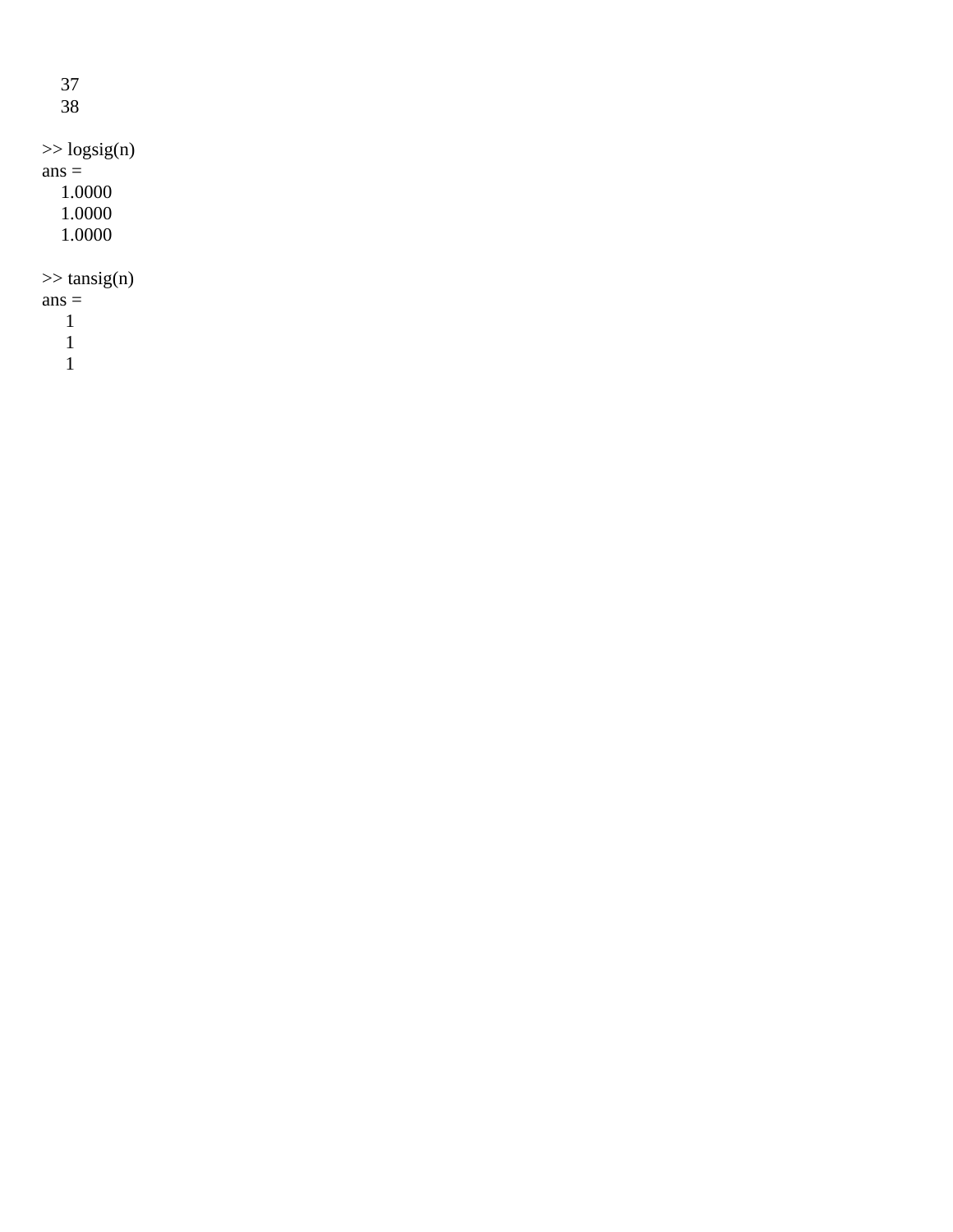## **Practical No:7**

Aim: How the weight and biased value are able to represent a decision boundary in the feature space.

 $\omega_{11}$   $\ell_1$  +  $\omega_{12}$   $\ell_2$  + b = 0 Program:  $> w=[1,2]$  $w =$  $\overline{2}$  $\mathbf{I}$  $>> b=-1$  $b =$  $-1$  $>> p2= -b/w(1,2)$  $p2 =$ 0.5000  $>>$  pl=-b/w(1,1)  $p1 =$ 1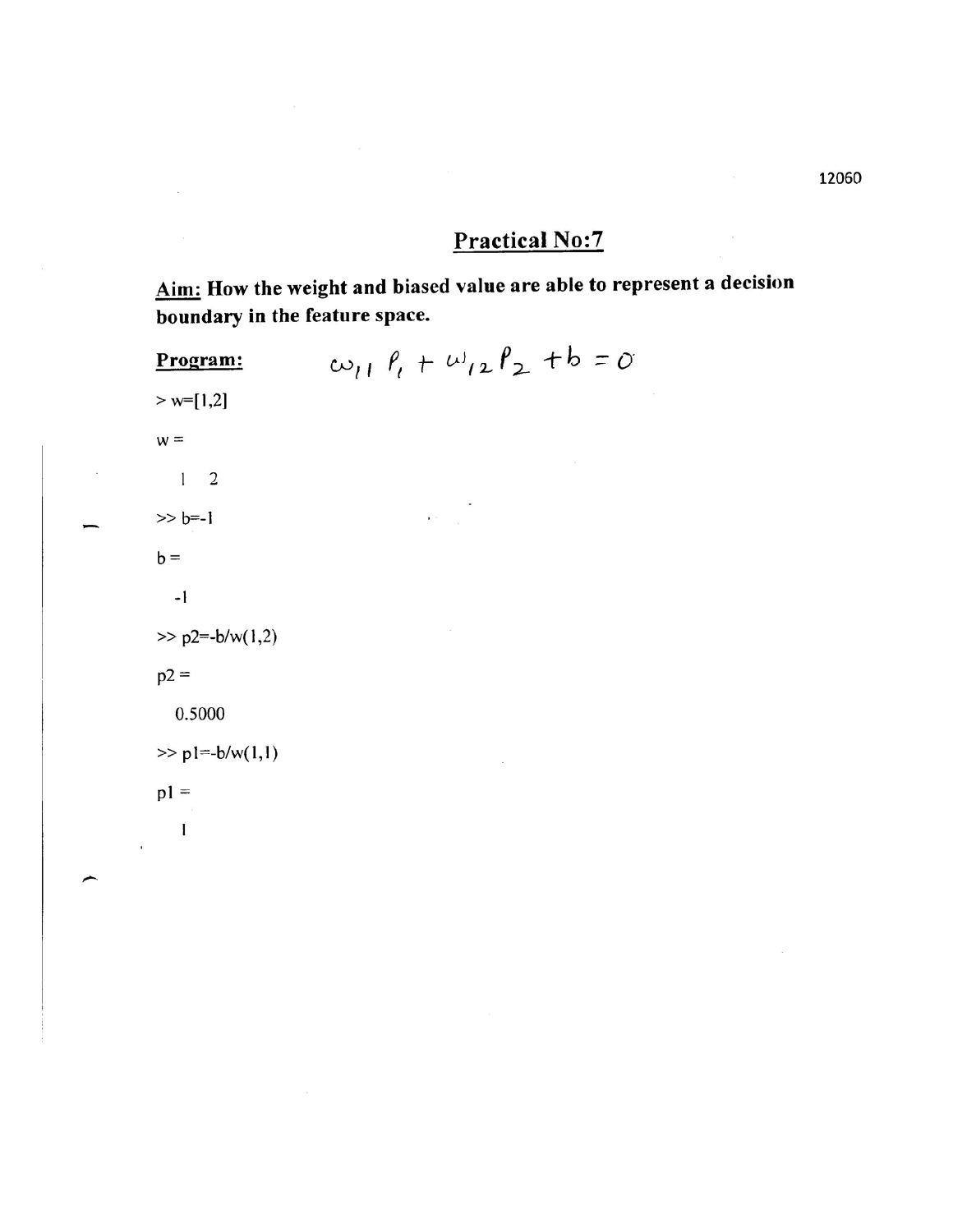## $Practical-8$

AIM: How the Perceptron Learning Rule works for linearly separable problems?

**AND Case:** 

| X1 | <b>X2</b> | v |
|----|-----------|---|
|    |           |   |
|    |           |   |
|    |           |   |
|    |           |   |

 $b_+ \omega_1 x_1 + \omega_2 x_2 = 0$ 

 $>> w1 = 1$ 

 $w1 =$ 

 $\mathbf{1}$ 

 $>> w2 = 1$ 

 $w2 =$ 

 $\mathbf{1}$ 

 $>> b = -1$ 

$$
b =
$$

 $-1$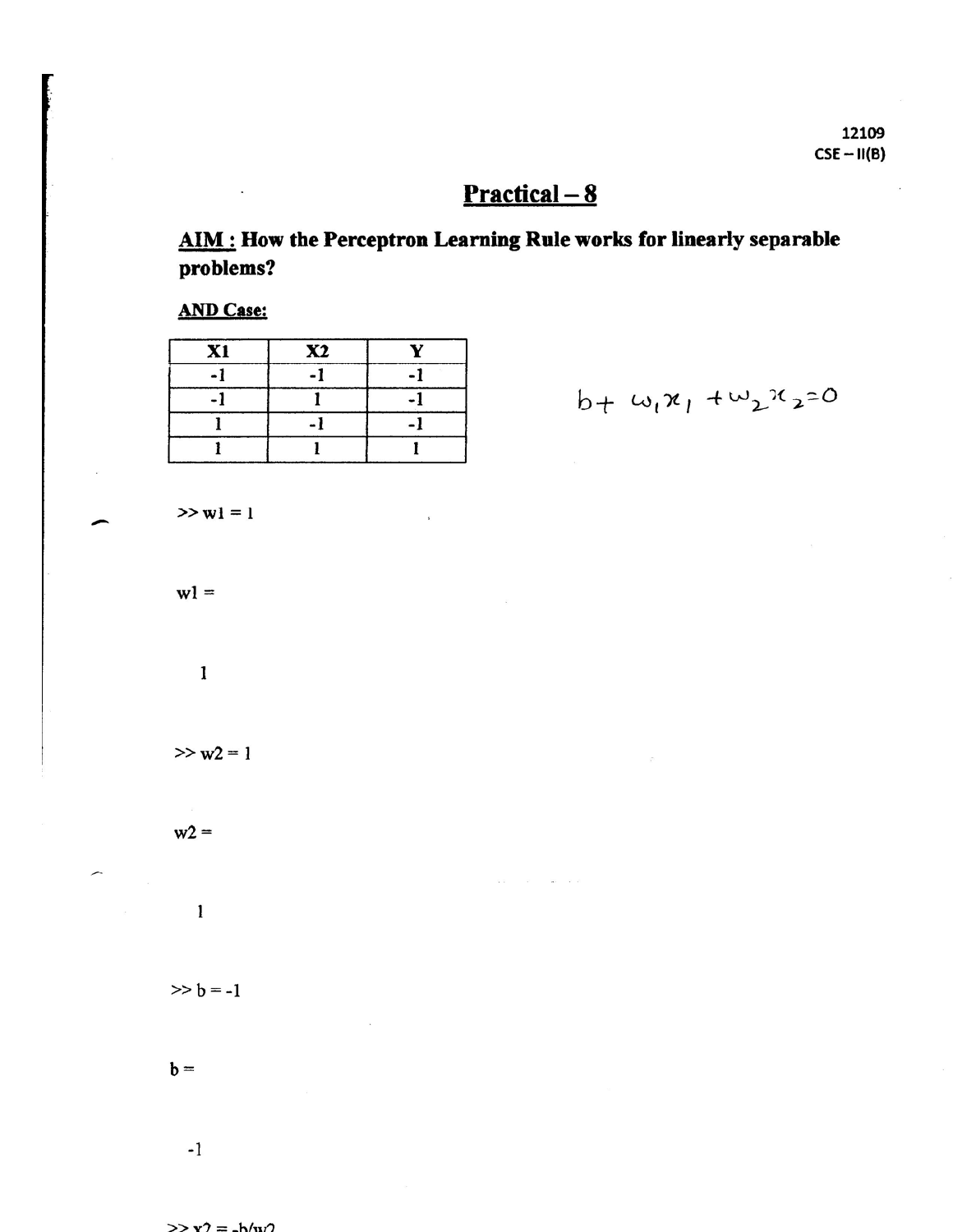12109  $CSE - H(B)$ 

 $\sim$ 

 $x2 =$ 

 $\mathbf 1$ 

 $\sim$ 

 $\sim 10^{-10}$ 

 $\cdot$ 

 $>> x1 = -b/w1$ 

 $x1 =$ 

 $\mathbf{1}$ 

#### **OR Case:**

| X. | X2 |  |
|----|----|--|
|    |    |  |
|    |    |  |
|    |    |  |
|    |    |  |

 $\epsilon$ 

 $b + w_1 x_1 + w_2 x_2 = 0$ 

 $>> w1 = 1$ 

 $w1 =$ 

 $\mathbf{1}$ 

 $>> w2 = 1$ 

 $w2 =$ 

 $\mathbf 1$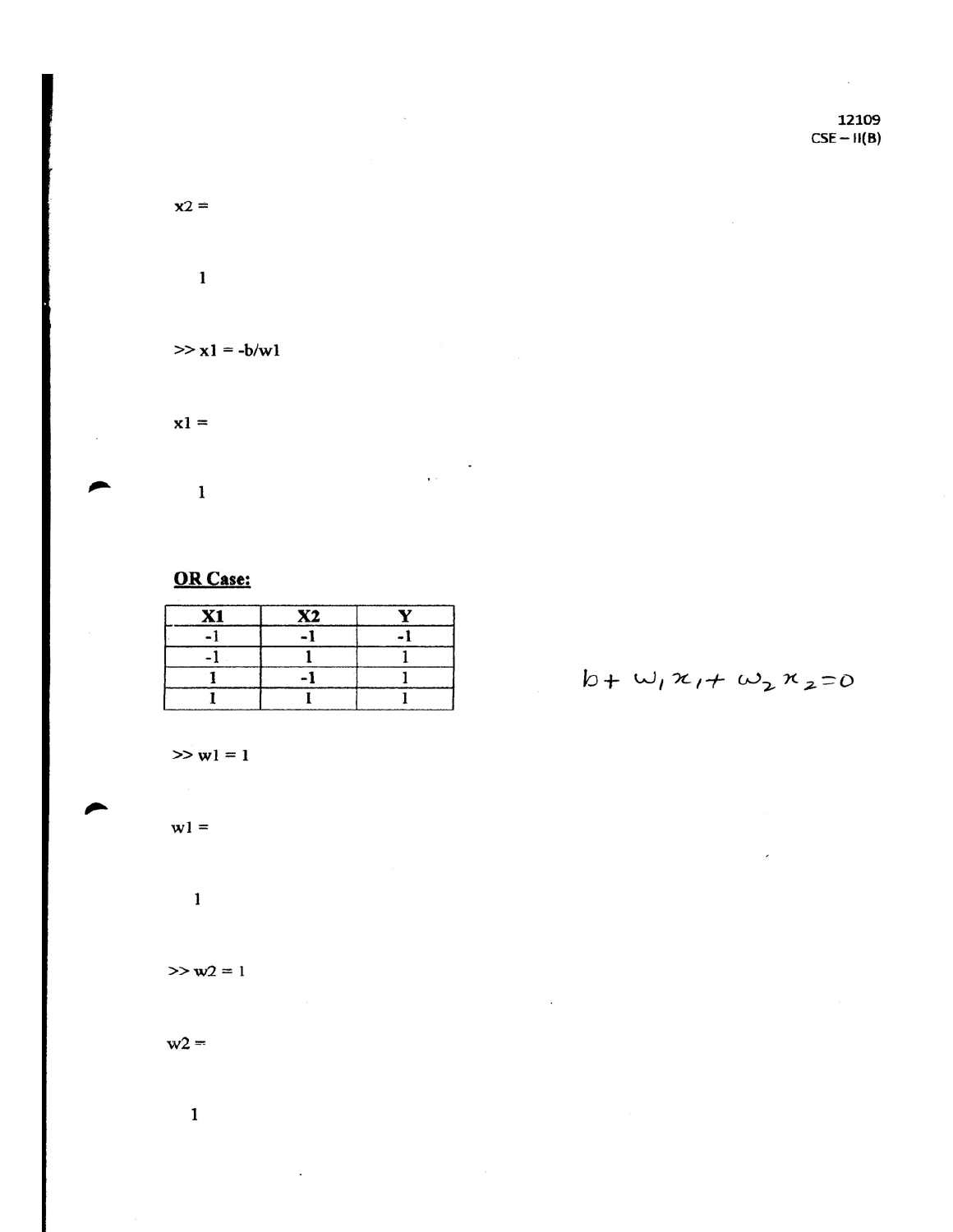12109  $CSE - II(B)$ 

$$
>>b=1
$$

 $\lambda$  .

$$
\mathsf{b} =
$$

 $\sim$ 

 $\epsilon^{-1}$ 

$$
\mathbf{1}_{\mathcal{A}_{\mathcal{A}}}
$$

$$
\gg x^2 = -b/w^2
$$

$$
x2 =
$$

 $\epsilon$ 

$$
-1
$$

$$
\gg x1 = -b/w1
$$

$$
x1 =
$$

$$
-1
$$

$$
\rightarrow
$$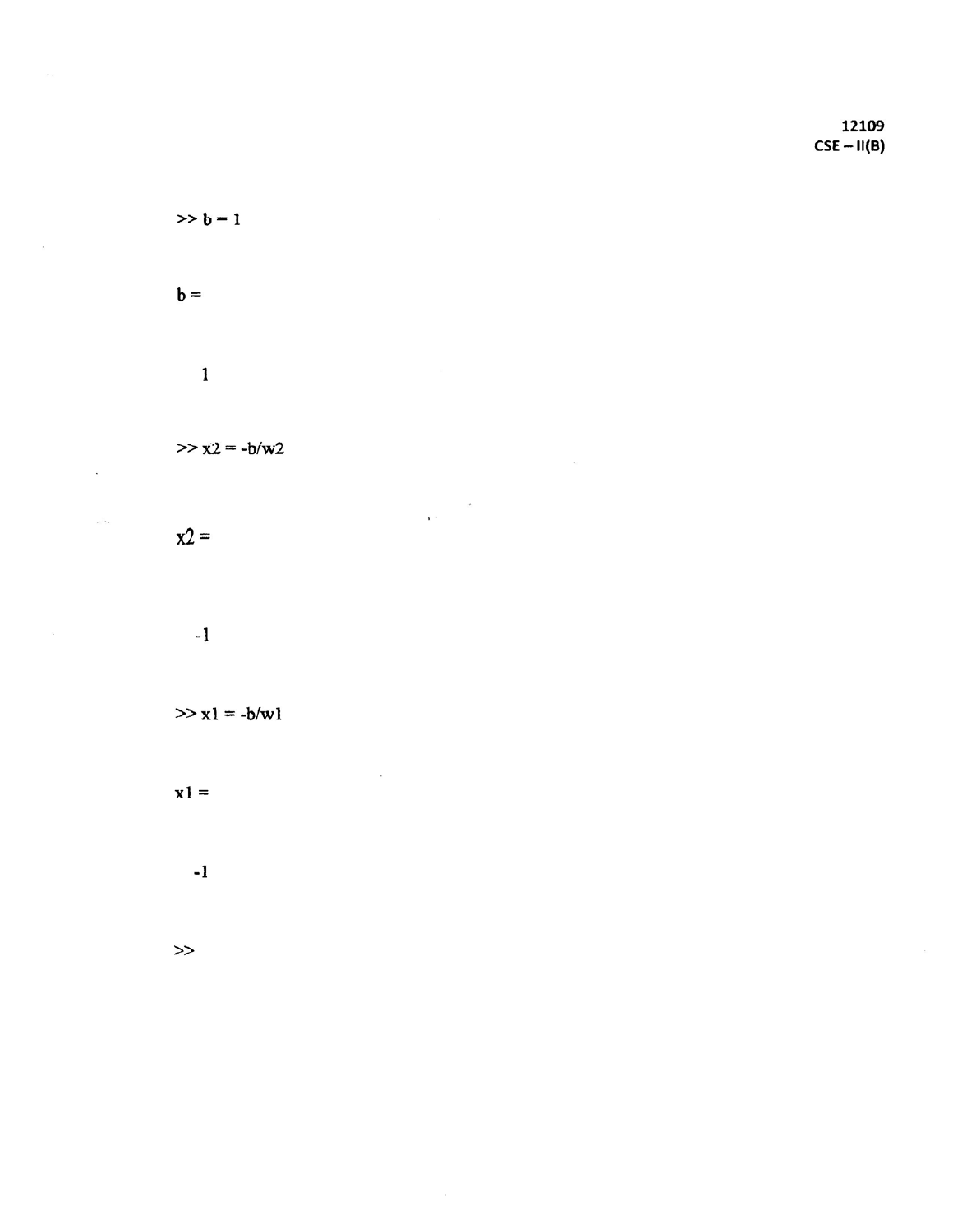12109  $CSE - II(B)$ 

## $Practical-9$

AIM : How the Perceptron Learning Rule works for non-linearly separable problems? XOR Case 1:

### $\overline{\mathbf{X1}}$  $\overline{\text{X2}}$  $\overline{\mathbf{Y}}$  $\overline{1}$  $-1$  $-1$  $\overline{1}$  $-1$ .  $\mathbf{1}$  $\left\lfloor \frac{1}{2} \right\rfloor$  $\mathbf{1}^{\circ}$  $-1$  $\mathbf{1}$  $\overline{-1}$  $\mathbf{T}_i$  in a  $\overline{1}$  $\gg w1 = 1$  $w1 =$  $\begin{bmatrix} 1 \\ 1 \end{bmatrix}$  $>> w2 = 1$  $w2 =$  $\mathbf{h}$  $>> b = 0$  $$  $\frac{1}{0}$  $>> x2 = -b/w2$  $x2 =$  $\mathbf{0}^{\dagger}$  $\gg$  x1 = -b/w1  $x1 =$  $\sim$   $\frac{1}{2}$ ≫  $\sim \sqrt{\frac{1}{2}} \frac{1}{\sqrt{6}} \lambda$  $\sigma_{\rm{max}}=2$  $\sim$   $\mathbf{v}^{\frac{1}{2}}_{\mathrm{c}}$  be

雪雕 V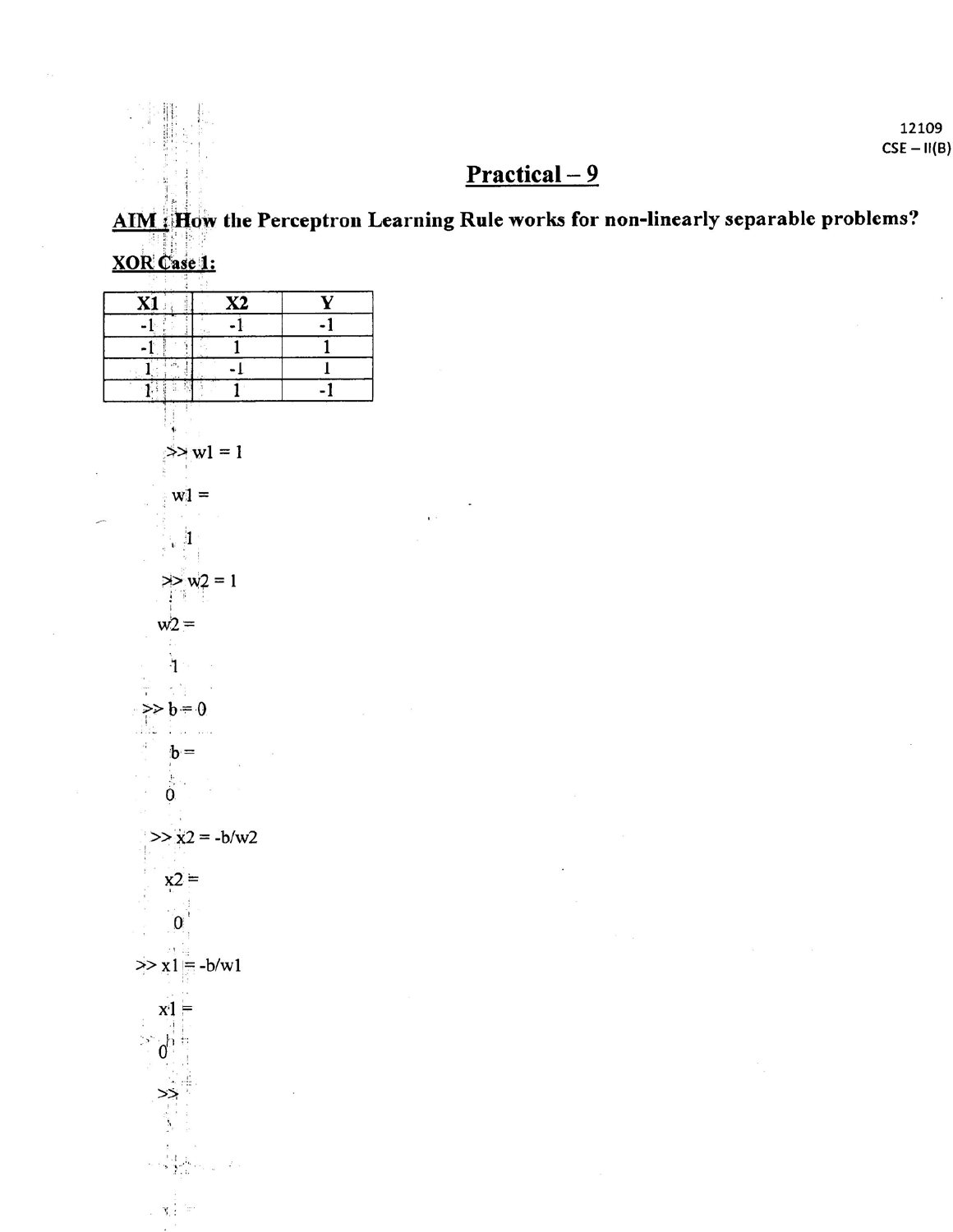12109  $CSE - II(E)$ 

XOR Case 2:  $\mathbf{X1}$  $\overline{\textbf{X2}}$  $\overline{-1}$  $-1$ 

 $\mathbf{L}$ 

 $\overline{\mathbf{Y}}$ 

 $\overline{1}$ 

 $>> w1 = -1$ ी।

 $>> w2 = -1$ 化医青油

 $w1 =$ 

 $-1$ 

 $W2 =$ 

- $\mathbf{f}$ 

 $>>b=2$  $\begin{array}{c} \mathbf{b} \\ \mathbf{b} \\ \mathbf{b} \end{array}$ 

 $2^{\sum n}$ 

 $>> x2 = -b/w2$ 

 $x2 =$ 

 $\sum_{i=1}^{\infty} \frac{1}{i} \frac{\partial \mathcal{L}_{\mathcal{A}}}{\partial \mathcal{L}_{\mathcal{A}}} \qquad \forall \mathcal{L}_{\mathcal{A}}$ 

 $>> x1 = -b/w1$ 

 $x1 =$  $2^{14}$ 

 $\begin{array}{c} \mathbf{y} \rightarrow \mathbf{y} \\ \mathbf{y} \rightarrow \mathbf{y} \end{array}$ 

박물 이 아이  $\frac{1}{3}$  is the set of  $\frac{1}{3}$ 

 $\frac{1}{n}\frac{1}{n}e^{-\frac{1}{n}}$ 

 $\mathcal{P}_{\mathcal{P}}\left(\frac{1}{\Delta}\mathbf{u}\right)=\frac{1}{2}\mathbf{u}\mathbf{u}_{\mathcal{P}}\mathbf{u}_{\mathcal{P}}$ ĵ.